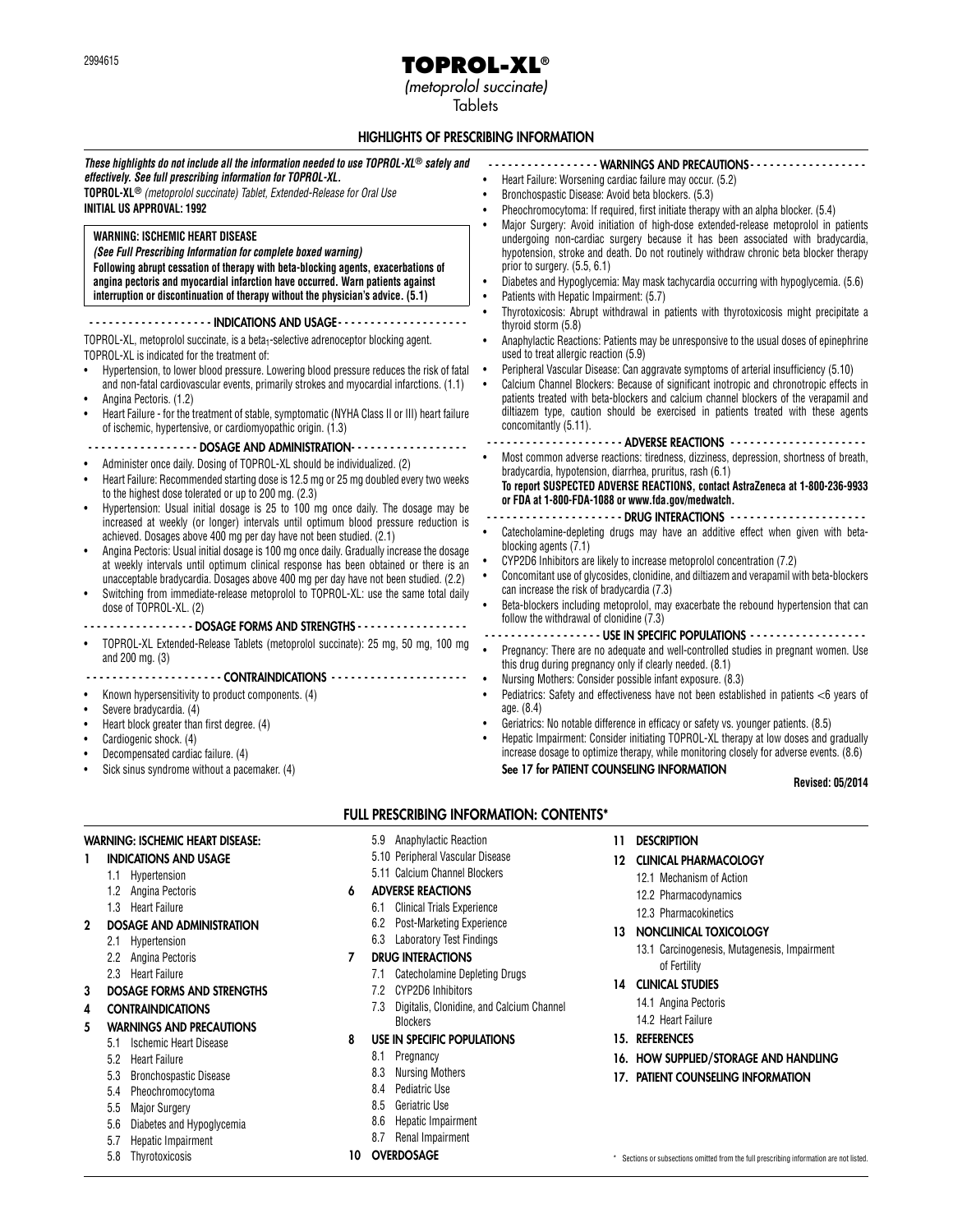# **FULL PRESCRIBING INFORMATION**

# **WARNING: ISCHEMIC HEART DISEASE:**

**Following abrupt cessation of therapy with certain beta-blocking agents, exacerbations of angina pectoris and, in some cases, myocardial infarction have occurred. When discontinuing chronically administered TOPROL-XL, particularly in patients with ischemic heart disease, the dosage should be gradually reduced over a period of 1 - 2 weeks and the patient should be carefully monitored. If angina markedly worsens or acute coronary insufficiency develops, TOPROL-XL administration should be reinstated promptly, at least temporarily, and other measures appropriate for the management of unstable angina should be taken. Warn patients against interruption or discontinuation of therapy without the physician's advice. Because coronary artery disease is common and may be unrecognized, it may be prudent not to discontinue TOPROL-XL therapy abruptly even in patients treated only for hypertension (5.1).**

# **1 INDICATIONS AND USAGE**

#### **1.1 Hypertension**

TOPROL-XL is indicated for the treatment of hypertension, to lower blood pressure. Lowering blood pressure lowers the risk of fatal and non-fatal cardiovascular events, primarily strokes and myocardial infarctions. These benefits have been seen in controlled trials of antihypertensive drugs from a wide variety of pharmacologic classes including metoprolol.

Control of high blood pressure should be part of comprehensive cardiovascular risk management, including, as appropriate, lipid control, diabetes management, antithrombotic therapy, smoking cessation, exercise, and limited sodium intake. Many patients will require more than 1 drug to achieve blood pressure goals. For specific advice on goals and management, see published guidelines, such as those of the National High Blood Pressure Education Program's Joint National Committee on Prevention, Detection, Evaluation, and Treatment of High Blood Pressure (JNC).

Numerous antihypertensive drugs, from a variety of pharmacologic classes and with different mechanisms of action, have been shown in randomized controlled trials to reduce cardiovascular morbidity and mortality, and it can be concluded that it is blood pressure reduction, and not some other pharmacologic property of the drugs, that is largely responsible for those benefits. The largest and most consistent cardiovascular outcome benefit has been a reduction in the risk of stroke, but reductions in myocardial infarction and cardiovascular mortality also have been seen regularly.

Elevated systolic or diastolic pressure causes increased cardiovascular risk, and the absolute risk increase per mmHg is greater at higher blood pressures, so that even modest reductions of severe hypertension can provide substantial benefit. Relative risk reduction from blood pressure reduction is similar across populations with varying absolute risk, so the absolute benefit is greater in patients who are at higher risk independent of their hypertension (for example, patients with diabetes or hyperlipidemia), and such patients would be expected to benefit from more aggressive treatment to a lower blood pressure goal.

Some antihypertensive drugs have smaller blood pressure effects (as monotherapy) in black patients, and many antihypertensive drugs have additional approved indications and effects (eg, on angina, heart failure, or diabetic kidney disease). These considerations may guide selection of therapy. TOPROL-XL may be administered with other antihypertensive agents.

## **1.2 Angina Pectoris**

TOPROL-XL is indicated in the long-term treatment of angina pectoris, to reduce angina attacks and to improve exercise tolerance.

#### **1.3 Heart Failure**

TOPROL-XL is indicated for the treatment of stable, symptomatic (NYHA Class II or III) heart failure of ischemic, hypertensive, or cardiomyopathic origin. It was studied in patients already receiving ACE inhibitors, diuretics, and, in the majority of cases, digitalis. In this population, TOPROL-XL decreased the rate of mortality plus hospitalization, largely through a reduction in cardiovascular mortality and hospitalizations for heart failure.

# **2 DOSAGE AND ADMINISTRATION**

TOPROL-XL is an extended-release tablet intended for once daily administration. For treatment of hypertension and angina, when switching from immediate-release metoprolol to TOPROL-XL, use the same total daily dose of TOPROL-XL. Individualize the dosage of TOPROL-XL. Titration may be needed in some patients.

TOPROL-XL tablets are scored and can be divided; however, do not crush or chew the whole or half tablet.

# **2.1 Hypertension**

*Adults:* The usual initial dosage is 25 to 100 mg daily in a single dose. The dosage may be increased at weekly (or longer) intervals until optimum blood pressure reduction is achieved. In general, the maximum effect of any given dosage level will be apparent after 1 week of therapy. Dosages above 400 mg per day have not been studied.

*Pediatric Hypertensive Patients* ≥ *6 Years of age:* A pediatric clinical hypertension study in patients 6 to 16 years of age did not meet its primary endpoint (dose response for reduction in SBP); however some other endpoints demonstrated effectiveness [see **Use in Specific Populations** (8.4)]. If selected for treatment, the recommended starting dose of TOPROL-XL is 1.0 mg/kg once daily, but the maximum initial dose should not exceed 50 mg once daily. Dosage should be adjusted according to blood pressure response. Doses above 2.0 mg/kg (or in excess of 200 mg) once daily have not been studied in pediatric patients [see **Clinical Pharmacology** (12.3)].

TOPROL-XL is not recommended in pediatric patients <6 years of age [see **Use in Specific Populations** (8.4)].

#### **2.2 Angina Pectoris**

Individualize the dosage of TOPROL-XL. The usual initial dosage is 100 mg daily, given in a single dose. Gradually increase the dosage at weekly intervals until optimum clinical response has been obtained or there is a pronounced slowing of the heart rate. Dosages above 400 mg per day have not been studied. If treatment is to be discontinued, reduce the dosage gradually over a period of 1 - 2 weeks [see **Warnings and Precautions** (5)].

#### **2.3 Heart Failure**

Dosage must be individualized and closely monitored during up-titration. Prior to initiation of TOPROL-XL, stabilize the dose of other heart failure drug therapy. The recommended starting dose of TOPROL-XL is 25 mg once daily for two weeks in patients with NYHA Class II heart failure and 12.5 mg once daily in patients with more severe heart failure. Double the dose every two weeks to the highest dosage level tolerated by the patient or up to 200 mg of TOPROL-XL. Initial difficulty with titration should not preclude later attempts to introduce TOPROL-XL. If patients experience symptomatic bradycardia, reduce the dose of TOPROL-XL. If transient worsening of heart failure occurs, consider treating with increased doses of diuretics, lowering the dose of TOPROL-XL or temporarily discontinuing it. The dose of TOPROL-XL should not be increased until symptoms of worsening heart failure have been stabilized.

# **3 DOSAGE FORMS AND STRENGTHS**

 mg tablets White, oval, biconvex, film-coated scored tablet engraved with "A/β". mg tablets: White, round, biconvex, film-coated scored tablet engraved with "A/mo". mg tablets: White, round, biconvex, film-coated scored tablet engraved with "A/ms". mg tablets: White, oval, biconvex, film-coated scored tablet engraved with "A/my".

#### **4 CONTRAINDICATIONS**

TOPROL-XL is contraindicated in severe bradycardia, second or third degree heart block, cardiogenic shock, decompensated cardiac failure, sick sinus syndrome (unless a permanent pacemaker is in place), and in patients who are hypersensitive to any component of this product.

# **5 WARNINGS AND PRECAUTIONS**

#### **5.1 Ischemic Heart Disease**

Following abrupt cessation of therapy with certain beta-blocking agents, exacerbations of angina pectoris and, in some cases, myocardial infarction have occurred. When discontinuing chronically administered TOPROL-XL, particularly in patients with ischemic heart disease, gradually reduce the dosage over a period of 1 - 2 weeks and monitor the patient. If angina markedly worsens or acute coronary ischemia develops, promptly reinstate TOPROL-XL, and take measures appropriate for the management of unstable angina. Warn patients not to interrupt therapy without their physician's advice. Because coronary artery disease is common and may be unrecognized, avoid abruptly discontinuing TOPROL-XL in patients treated only for hypertension.

#### **5.2 Heart Failure**

Worsening cardiac failure may occur during up-titration of TOPROL-XL. If such symptoms occur, increase diuretics and restore clinical stability before advancing the dose of TOPROL-XL [see **Dosage and Administration** (2)]. It may be necessary to lower the dose of TOPROL-XL or temporarily discontinue it. Such episodes do not preclude subsequent successful titration of TOPROL-XL.

# **5.3 Bronchospastic Disease**

PATIENTS WITH BRONCHOSPASTIC DISEASES SHOULD, IN GENERAL, NOT RECEIVE BETA-BLOCKERS. Because of its relative beta<sub>1</sub> cardio-selectivity, however, TOPROL-XL may be used in patients with bronchospastic disease who do not respond to, or cannot tolerate, other antihypertensive treatment. Because beta<sub>1</sub>-selectivity is not absolute, use the lowest possible dose of TOPROL-XL. Bronchodilators, including beta<sub>2</sub>-agonists, should be readily available or administered concomitantly [see **Dosage and Administration** (2)].

# **5.4 Pheochromocytoma**

If TOPROL-XL is used in the setting of pheochromocytoma, it should be given in combination with an alpha blocker, and only after the alpha blocker has been initiated. Administration of beta-blockers alone in the setting of pheochromocytoma has been associated with a paradoxical increase in blood pressure due to the attenuation of beta-mediated vasodilatation in skeletal muscle.

# **5.5 Major Surgery**

Avoid initiation of a high-dose regimen of extended-release metoprolol in patients undergoing noncardiac surgery, since such use in patients with cardiovascular risk factors has been associated with bradycardia, hypotension, stroke and death.

Chronically administered beta-blocking therapy should not be routinely withdrawn prior to major surgery, however, the impaired ability of the heart to respond to reflex adrenergic stimuli may augment the risks of general anesthesia and surgical procedures.

# **5.6 Diabetes and Hypoglycemia**

Beta-blockers may mask tachycardia occurring with hypoglycemia, but other manifestations such as dizziness and sweating may not be significantly affected.

#### **5.7 Hepatic Impairment**

Consider initiating TOPROL-XL therapy at doses lower than those recommended for a given indication; gradually increase dosage to optimize therapy, while monitoring closely for adverse events.

## **5.8 Thyrotoxicosis**

Beta-adrenergic blockade may mask certain clinical signs of hyperthyroidism, such as tachycardia. Abrupt withdrawal of beta-blockade may precipitate a thyroid storm.

#### **5.9 Anaphylactic Reaction**

While taking beta-blockers, patients with a history of severe anaphylactic reactions to a variety of allergens may be more reactive to repeated challenge and may be unresponsive to the usual doses of epinephrine used to treat an allergic reaction.

# **5.10 Peripheral Vascular Disease**

Beta-blockers can precipitate or aggravate symptoms of arterial insufficiency in patients with peripheral vascular disease.

#### **5.11 Calcium Channel Blockers**

Because of significant inotropic and chronotropic effects in patients treated with beta-blockers and calcium channel blockers of the verapamil and diltiazem type, caution should be exercised in patients treated with these agents concomitantly.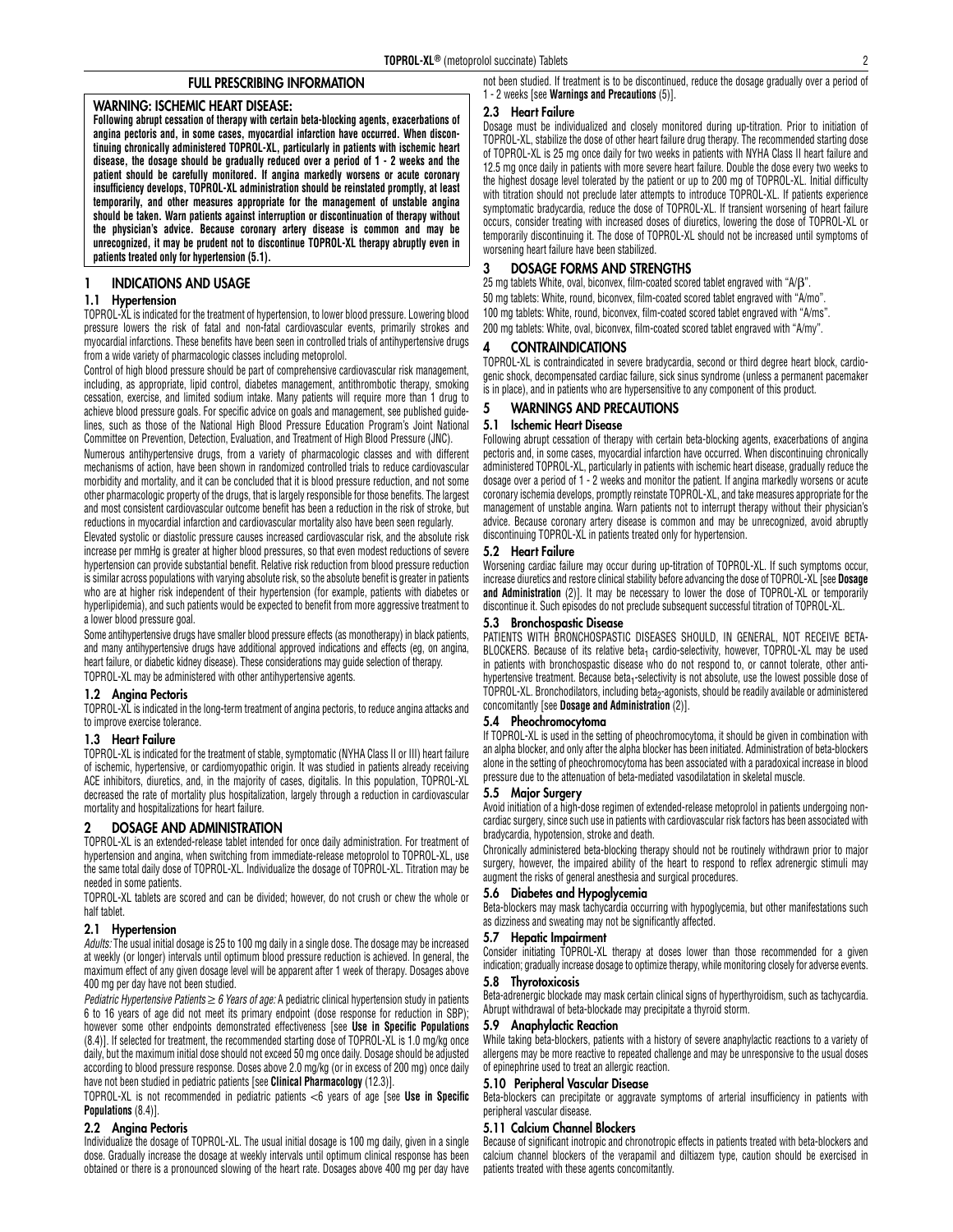# **6 ADVERSE REACTIONS**

- The following adverse reactions are described elsewhere in labeling:
- Worsening angina or myocardial infarction. [see **Warnings and Precautions** (5)]
- Worsening heart failure. [see **Warnings and Precautions** (5)]
- Worsening AV block. [see **Contraindications** (4)]

# **6.1 Clinical Trials Experience**

Because clinical trials are conducted under widely varying conditions, adverse reaction rates observed in the clinical trials of a drug cannot be directly compared to rates in the clinical trials of another drug and may not reflect the rates observed in practice. The adverse reaction information from clinical trials does, however, provide a basis for identifying the adverse events that appear to be related to drug use and for approximating rates.

**Hypertension and Angina:** Most adverse reactions have been mild and transient. The most common (>2%) adverse reactions are tiredness, dizziness, depression, diarrhea, shortness of breath, bradycardia, and rash.

**Heart Failure:** In the MERIT-HF study comparing TOPROL-XL in daily doses up to 200 mg (mean dose 159 mg once-daily; n=1990) to placebo (n=2001), 10.3% of TOPROL-XL patients discontinued for adverse reactions vs. 12.2% of placebo patients.

The table below lists adverse reactions in the MERIT-HF study that occurred at an incidence of  $\geq$ 1% in the TOPROL-XL group and greater than placebo by more than 0.5%, regardless of the assessment of causality.

#### **Adverse Reactions Occurring in the MERIT-HF Study at an Incidence** ≥**<sup>1</sup> % in the TOPROL-XL Group and Greater Than Placebo by More Than 0.5 %**

|                        | TOPROL-XL              | Placebo              |  |
|------------------------|------------------------|----------------------|--|
|                        | $n=1990$ % of patients | n=2001 % of patients |  |
| Dizziness/vertigo      | 1.8                    | 1.0                  |  |
| Bradycardia            | 1.5                    | 0.4                  |  |
| Accident and/or injury | 1.4                    | 0.8                  |  |

**Post-operative Adverse Events:** In a randomized, double-blind, placebo-controlled trial of 8351 patients with or at risk for atherosclerotic disease undergoing non-vascular surgery and who were not taking beta–blocker therapy, TOPROL-XL 100 mg was started 2 to 4 hours prior to surgery then continued for 30 days at 200 mg per day. TOPROL-XL use was associated with a higher incidence of bradycardia (6.6% vs. 2.4%; HR 2.74; 95% CI 2.19, 3.43), hypotension (15% vs. 9.7%; HR 1.55; 95% CI 1.37, 1.74), stroke (1.0% vs 0.5%; HR 2.17; 95% CI 1.26, 3.74) and death (3.1% vs 2.3%; HR 1.33; 95% CI 1.03, 1.74) compared to placebo.

# **6.2 Post-Marketing Experience**

The following adverse reactions have been identified during post-approval use of TOPROL-XL or immediate-release metoprolol. Because these reactions are reported voluntarily from a population of uncertain size, it is not always possible to reliably estimate their frequency or establish a causal relationship to drug exposure.

*Cardiovascular:* Cold extremities, arterial insufficiency (usually of the Raynaud type), palpitations, peripheral edema, syncope, chest pain and hypotension.

*Respiratory:* Wheezing (bronchospasm), dyspnea.

*Central Nervous System:* Confusion, short-term memory loss, headache, somnolence, nightmares, insomnia, anxiety/nervousness, hallucinations, paresthesia.

*Gastrointestinal:* Nausea, dry mouth, constipation, flatulence, heartburn, hepatitis, vomiting. *Hypersensitive Reactions:* Pruritus.

*Miscellaneous:* Musculoskeletal pain, arthralgia, blurred vision, decreased libido, male impotence, tinnitus, reversible alopecia, agranulocytosis, dry eyes, worsening of psoriasis, Peyronie's disease, sweating, photosensitivity, taste disturbance

**Potential Adverse Reactions:** In addition, there are adverse reactions not listed above that have been reported with other beta-adrenergic blocking agents and should be considered potential adverse reactions to TOPROL-XL.

*Central Nervous System:* Reversible mental depression progressing to catatonia; an acute reversible syndrome characterized by disorientation for time and place, short-term memory loss, emotional lability, clouded sensorium, and decreased performance on neuropsychometrics.

*Hematologic:* Agranulocytosis, nonthrombocytopenic purpura, thrombocytopenic purpura.

*Hypersensitive Reactions:* Laryngospasm, respiratory distress.

## **6.3 Laboratory Test Findings**

Clinical laboratory findings may include elevated levels of serum transaminase, alkaline phosphatase, and lactate dehydrogenase.

# **7 DRUG INTERACTIONS**

# **7.1 Catecholamine Depleting Drugs**

Catecholamine-depleting drugs (eg, reserpine, monoamine oxidase (MAO) inhibitors) may have an additive effect when given with beta-blocking agents. Observe patients treated with TOPROL-XL plus a catecholamine depletor for evidence of hypotension or marked bradycardia, which may produce vertigo, syncope, or postural hypotension.

# **7.2 CYP2D6 Inhibitors**

Drugs that inhibit CYP2D6 such as quinidine, fluoxetine, paroxetine, and propafenone are likely to increase metoprolol concentration. In healthy subjects with CYP2D6 extensive metabolizer phenotype, coadministration of quinidine 100 mg and immediate-release metoprolol 200 mg tripled the concentration of S-metoprolol and doubled the metoprolol elimination half-life. In four patients with cardiovascular disease, coadministration of propafenone 150 mg t.i.d. with immediate-release metoprolol 50 mg t.i.d. resulted in two- to five-fold increases in the steady-state concentration of metoprolol. These increases in plasma concentration would decrease the cardioselectivity of metoprolol.

## **7.3 Digitalis, Clonidine, and Calcium Channel Blockers**

Digitalis glycosides, clonidine, diltiazem and verapamil slow atrioventricular conduction and decrease heart rate. Concomitant use with beta blockers can increase the risk of bradycardia.

If clonidine and a beta blocker, such as metoprolol are coadministered, withdraw the beta-blocker several days before the gradual withdrawal of clonidine because beta-blockers may exacerbate the rebound hypertension that can follow the withdrawal of clonidine. If replacing clonidine by betablocker therapy, delay the introduction of beta-blockers for several days after clonidine administration has stopped [see **Warnings and Precautions** (5.11)].

# **8 USE IN SPECIFIC POPULATIONS**

# **8.1 Pregnancy**

# Pregnancy Category C

Metoprolol tartrate has been shown to increase post-implantation loss and decrease neonatal survival in rats at doses up to 22 times, on a mg/m2 basis, the daily dose of 200 mg in a 60-kg patient. Distribution studies in mice confirm exposure of the fetus when metoprolol tartrate is administered to the pregnant animal. These studies have revealed no evidence of impaired fertility or teratogenicity. There are no adequate and well-controlled studies in pregnant women. Because animal reproduction studies are not always predictive of human response, use this drug during pregnancy only if clearly needed.

# **8.3 Nursing Mothers**

Metoprolol is excreted in breast milk in very small quantities. An infant consuming 1 liter of breast milk daily would receive a dose of less than 1 mg of the drug. Consider possible infant exposure when TOPROL-XL is administered to a nursing woman.

# **8.4 Pediatric Use**

One hundred forty-four hypertensive pediatric patients aged 6 to 16 years were randomized to placebo or to one of three dose levels of TOPROL-XL (0.2, 1.0 or 2.0 mg/kg once daily) and followed for 4 weeks. The study did not meet its primary endpoint (dose response for reduction in SBP). Some pre-specified secondary endpoints demonstrated effectiveness including:

- Dose-response for reduction in DBP,
- 1.0 mg/kg vs. placebo for change in SBP, and
- 2.0 mg/kg vs. placebo for change in SBP and DBP.

The mean placebo corrected reductions in SBP ranged from 3 to 6 mmHg, and DBP from 1 to 5 mmHg. Mean reduction in heart rate ranged from 5 to 7 bpm but considerably greater reductions were seen in some individuals [see **Dosage and Administration** (2.1)].

No clinically relevant differences in the adverse event profile were observed for pediatric patients aged 6 to 16 years as compared with adult patients.

Safety and effectiveness of TOPROL-XL have not been established in patients <6 years of age.

### **8.5 Geriatric Use**

Clinical studies of TOPROL-XL in hypertension did not include sufficient numbers of subjects aged 65 and over to determine whether they respond differently from younger subjects. Other reported clinical experience in hypertensive patients has not identified differences in responses between elderly and younger patients.

Of the 1,990 patients with heart failure randomized to TOPROL-XL in the MERIT-HF trial, 50% (990) were 65 years of age and older and 12% (238) were 75 years of age and older. There were no notable differences in efficacy or the rate of adverse reactions between older and younger patients. In general, use a low initial starting dose in elderly patients given their greater frequency of decreased hepatic, renal, or cardiac function, and of concomitant disease or other drug therapy.

#### **8.6 Hepatic Impairment**

No studies have been performed with TOPROL-XL in patients with hepatic impairment. Because TOPROL-XL is metabolized by the liver, metoprolol blood levels are likely to increase substantially with poor hepatic function. Therefore, initiate therapy at doses lower than those recommended for a given indication; and increase doses gradually in patients with impaired hepatic function.

#### **8.7 Renal Impairment**

The systemic availability and half-life of metoprolol in patients with renal failure do not differ to a clinically significant degree from those in normal subjects. No reduction in dosage is needed in patients with chronic renal failure [see **Clinical Pharmacology** (12.3)].

#### **10 OVERDOSAGE**

Signs and Symptoms – Overdosage of TOPROL-XL may lead to severe bradycardia, hypotension, and cardiogenic shock. Clinical presentation can also include: atrioventricular block, heart failure, bronchospasm, hypoxia, impairment of consciousness/coma, nausea and vomiting.

Treatment – Consider treating the patient with intensive care. Patients with myocardial infarction or heart failure may be prone to significant hemodynamic instability. Seek consultation with a regional poison control center and a medical toxicologist as needed. Beta-blocker overdose may result in significant resistance to resuscitation with adrenergic agents, including beta-agonists. On the basis of the pharmacologic actions of metoprolol, employ the following measures.

There is very limited experience with the use of hemodialysis to remove metoprolol, however metoprolol is not highly protein bound.

Bradycardia: Evaluate the need for atropine, adrenergic-stimulating drugs or pacemaker to treat bradycardia and conduction disorders.

Hypotension: Treat underlying bradycardia. Consider intravenous vasopressor infusion, such as dopamine or norepinephrine.

Heart failure and shock: May be treated when appropriate with suitable volume expansion, injection of glucagon (if necessary, followed by an intravenous infusion of glucagon), intravenous administration of adrenergic drugs such as dobutamine, with  $\alpha_1$  receptor agonistic drugs added in presence of vasodilation.

Bronchospasm: Can usually be reversed by bronchodilators.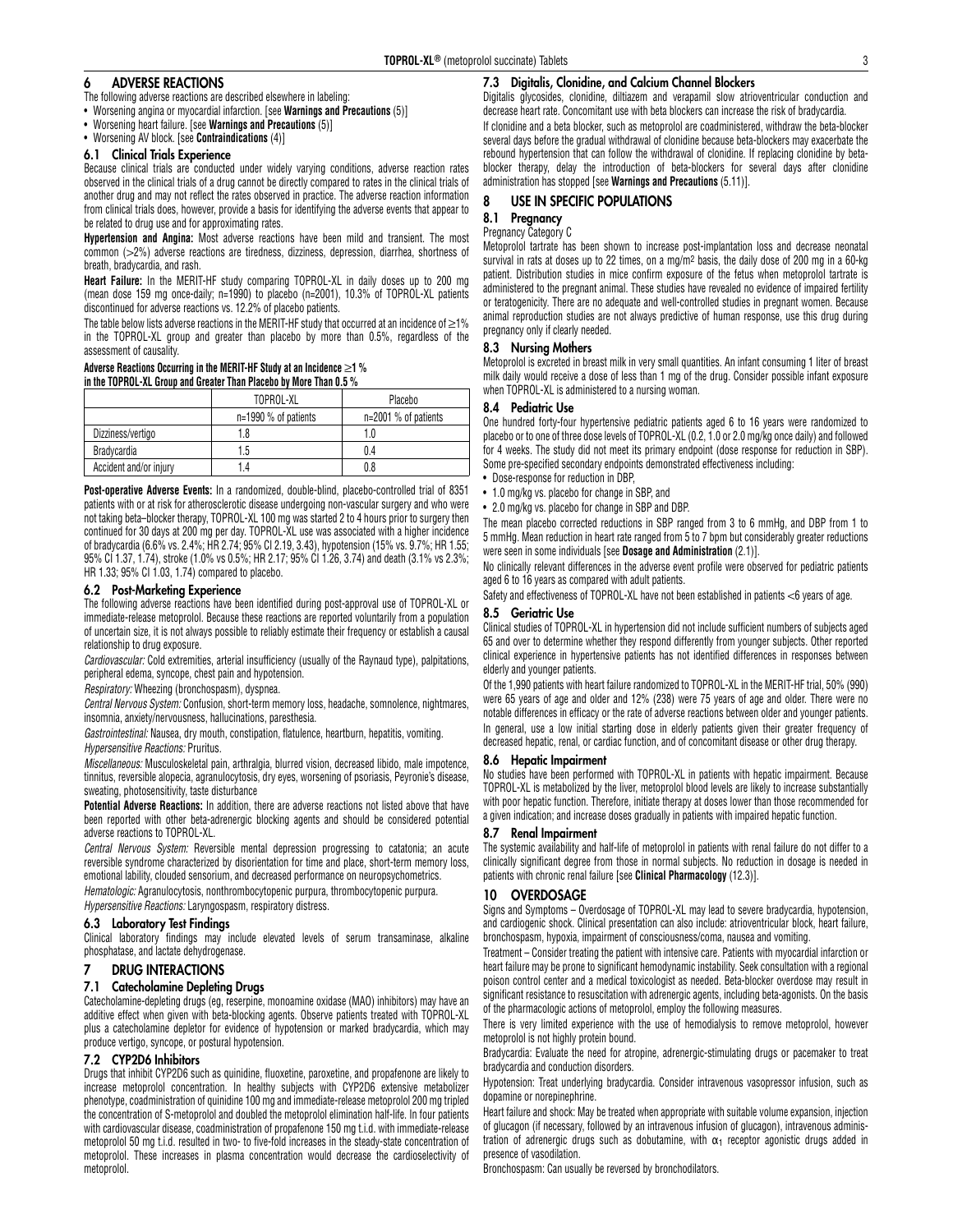# **11 DESCRIPTION**

TOPROL-XL, metoprolol succinate, is a beta<sub>1</sub>-selective (cardioselective) adrenoceptor blocking agent, for oral administration, available as extended-release tablets. TOPROL-XL has been formulated to provide a controlled and predictable release of metoprolol for once-daily administration. The tablets comprise a multiple unit system containing metoprolol succinate in a multitude of controlled release pellets. Each pellet acts as a separate drug delivery unit and is designed to deliver metoprolol continuously over the dosage interval. The tablets contain 23.75, 47.5, 95 and 190 mg of metoprolol succinate equivalent to 25, 50, 100 and 200 mg of metoprolol tartrate, USP, respectively. Its chemical name is (±)1-(isopropylamino)-3-[p-(2-methoxyethyl) phenoxy]-2 propanol succinate (2:1) (salt). Its structural formula is:



Metoprolol succinate is a white crystalline powder with a molecular weight of 652.8. It is freely soluble in water; soluble in methanol; sparingly soluble in ethanol; slightly soluble in dichloromethane and 2-propanol; practically insoluble in ethyl-acetate, acetone, diethylether and heptane. Inactive ingredients: silicon dioxide, cellulose compounds, sodium stearyl fumarate, polyethylene glycol, titanium dioxide, paraffin.

#### **12 CLINICAL PHARMACOLOGY**

#### **12.1 Mechanism of Action**

*Hypertension:* The mechanism of the antihypertensive effects of beta-blocking agents has not been elucidated. However, several possible mechanisms have been proposed: (1) competitive antagonism of catecholamines at peripheral (especially cardiac) adrenergic neuron sites, leading to decreased cardiac output; (2) a central effect leading to reduced sympathetic outflow to the periphery; and (3) suppression of renin activity.

*Heart Failure:* The precise mechanism for the beneficial effects of beta-blockers in heart failure has not been elucidated.

#### **12.2 Pharmacodynamics**

Clinical pharmacology studies have confirmed the beta-blocking activity of metoprolol in man, as shown by (1) reduction in heart rate and cardiac output at rest and upon exercise, (2) reduction of systolic blood pressure upon exercise, (3) inhibition of isoproterenol-induced tachycardia, and (4) reduction of reflex orthostatic tachycardia.

Metoprolol is a beta<sub>1</sub>-selective (cardioselective) adrenergic receptor blocking agent. This preferential effect is not absolute, however, and at higher plasma concentrations, metoprolol also inhibits  $beta_2$ -adrenoreceptors, chiefly located in the bronchial and vascular musculature. Metoprolol has no intrinsic sympathomimetic activity, and membrane-stabilizing activity is detectable only at plasma concentrations much greater than required for beta-blockade. Animal and human experiments indicate that metoprolol slows the sinus rate and decreases AV nodal conduction.

The relative beta<sub>1</sub>-selectivity of metoprolol has been confirmed by the following: (1) In normal subjects, metoprolol is unable to reverse the beta<sub>2</sub>-mediated vasodilating effects of epinephrine. This contrasts with the effect of nonselective beta-blockers, which completely reverse the vasodilating effects of epinephrine. (2) In asthmatic patients, metoprolol reduces  $FEV<sub>1</sub>$  and FVC significantly less than a nonselective beta-blocker, propranolol, at equivalent beta<sub>1</sub>-receptor blocking doses.

The relationship between plasma metoprolol levels and reduction in exercise heart rate is independent of the pharmaceutical formulation. Using an  $E_{\text{max}}$  model, the maximum effect is a 30% reduction in exercise heart rate, which is attributed to beta<sub>1</sub>-blockade. Beta<sub>1</sub>-blocking effects in the range of 30-80% of the maximal effect (approximately 8-23% reduction in exercise heart rate) correspond to metoprolol plasma concentrations from 30-540 nmol/L. The relative beta<sub>1</sub>-selectivity of metoprolol diminishes and blockade of beta<sub>2</sub>-adrenoceptors increases at plasma concentration above 300 nmol/L.

Although beta-adrenergic receptor blockade is useful in the treatment of angina, hypertension, and heart failure there are situations in which sympathetic stimulation is vital. In patients with severely damaged hearts, adequate ventricular function may depend on sympathetic drive. In the presence of AV block, beta-blockade may prevent the necessary facilitating effect of sympathetic activity on conduction. Beta<sub>2</sub>-adrenergic blockade results in passive bronchial constriction by interfering with endogenous adrenergic bronchodilator activity in patients subject to bronchospasm and may also interfere with exogenous bronchodilators in such patients.

In other studies, treatment with TOPROL-XL produced an improvement in left ventricular ejection fraction. TOPROL-XL was also shown to delay the increase in left ventricular end-systolic and enddiastolic volumes after 6 months of treatment.

#### **12.3 Pharmacokinetics**

*Adults:* In man, absorption of metoprolol is rapid and complete. Plasma levels following oral administration of conventional metoprolol tablets, however, approximate 50% of levels following intravenous administration, indicating about 50% first-pass metabolism. Metoprolol crosses the blood-brain barrier and has been reported in the CSF in a concentration 78% of the simultaneous plasma concentration.

Plasma levels achieved are highly variable after oral administration. Only a small fraction of the drug (about 12%) is bound to human serum albumin. Metoprolol is a racemic mixture of R- and S- enantiomers, and is primarily metabolized by CYP2D6. When administered orally, it exhibits stereoselective metabolism that is dependent on oxidation phenotype. Elimination is mainly by biotransformation in the liver, and the plasma half-life ranges from approximately 3 to 7 hours. Less than 5% of an oral dose of metoprolol is recovered unchanged in the urine; the rest is excreted by the kidneys as metabolites that appear to have no beta-blocking activity.

Following intravenous administration of metoprolol, the urinary recovery of unchanged drug is approximately 10%. The systemic availability and half-life of metoprolol in patients with renal failure do not differ to a clinically significant degree from those in normal subjects. Consequently, no

reduction in metoprolol succinate dosage is usually needed in patients with chronic renal failure. Metoprolol is metabolized predominantly by CYP2D6, an enzyme that is absent in about 8% of Caucasians (poor metabolizers) and about 2% of most other populations. CYP2D6 can be inhibited by a number of drugs. Poor metabolizers and extensive metabolizers who concomitantly use CYP2D6 inhibiting drugs will have increased (several-fold) metoprolol blood levels, decreasing metoprolol's cardioselectivity [see **Drug Interactions** (7.2)].

In comparison to conventional metoprolol, the plasma metoprolol levels following administration of TOPROL-XL are characterized by lower peaks, longer time to peak and significantly lower peak to trough variation. The peak plasma levels following once-daily administration of TOPROL-XL average one-fourth to one-half the peak plasma levels obtained following a corresponding dose of conventional metoprolol, administered once daily or in divided doses. At steady state the average bioavailability of metoprolol following administration of TOPROL-XL, across the dosage range of 50 to 400 mg once daily, was 77% relative to the corresponding single or divided doses of conventional metoprolol. Nevertheless, over the 24-hour dosing interval,  $\beta_1$ -blockade is comparable and dose-related [see **Clinical Pharmacology** (12)]. The bioavailability of metoprolol shows a dose-related, although not directly proportional, increase with dose and is not significantly affected by food following TOPROL-XL administration.

*Pediatrics:* The pharmacokinetic profile of TOPROL-XL was studied in 120 pediatric hypertensive patients (6-17 years of age) receiving doses ranging from 12.5 to 200 mg once daily. The pharmacokinetics of metoprolol were similar to those described previously in adults. Age, gender, race, and ideal body weight had no significant effects on metoprolol pharmacokinetics. Metoprolol apparent oral clearance (CL/F) increased linearly with body weight. Metoprolol pharmacokinetics have not been investigated in patients <6 years of age.

#### **13 NONCLINICAL TOXICOLOGY**

#### **13.1 Carcinogenesis, Mutagenesis, Impairment of Fertility**

Long-term studies in animals have been conducted to evaluate the carcinogenic potential of metoprolol tartrate. In 2-year studies in rats at three oral dosage levels of up to 800 mg/kg/day (41 times, on a mg/m2 basis, the daily dose of 200 mg for a 60-kg patient), there was no increase in the development of spontaneously occurring benign or malignant neoplasms of any type. The only histologic changes that appeared to be drug related were an increased incidence of generally mild focal accumulation of foamy macrophages in pulmonary alveoli and a slight increase in biliary hyperplasia. In a 21-month study in Swiss albino mice at three oral dosage levels of up to 750 mg/kg/day (18 times, on a mg/m2 basis, the daily dose of 200 mg for a 60-kg patient), benign lung tumors (small adenomas) occurred more frequently in female mice receiving the highest dose than in untreated control animals. There was no increase in malignant or total (benign plus malignant) lung tumors, nor in the overall incidence of tumors or malignant tumors. This 21-month study was repeated in CD-1 mice, and no statistically or biologically significant differences were observed between treated and control mice of either sex for any type of tumor.

All genotoxicity tests performed on metoprolol tartrate (a dominant lethal study in mice, chromosome studies in somatic cells, a *Salmonella*/mammalian-microsome mutagenicity test, and a nucleus anomaly test in somatic interphase nuclei) and metoprolol succinate (a *Salmonella*/ mammalian-microsome mutagenicity test) were negative.

No evidence of impaired fertility due to metoprolol tartrate was observed in a study performed in rats at doses up to 22 times, on a mg/m2 basis, the daily dose of 200 mg in a 60-kg patient.

#### **14 CLINICAL STUDIES**

In five controlled studies in normal healthy subjects, the same daily doses of TOPROL-XL and immediate-release metoprolol were compared in terms of the extent and duration of beta<sub>1</sub>-blockade produced. Both formulations were given in a dose range equivalent to 100-400 mg of immediaterelease metoprolol per day. In these studies, TOPROL-XL was administered once a day and immediate-release metoprolol was administered once to four times a day. A sixth controlled study compared the beta<sub>1</sub>-blocking effects of a 50 mg daily dose of the two formulations. In each study,  $beta_{1}$ -blockade was expressed as the percent change from baseline in exercise heart rate following standardized submaximal exercise tolerance tests at steady state. TOPROL-XL administered once a day, and immediate-release metoprolol administered once to four times a day, provided comparable total beta<sub>1</sub>-blockade over 24 hours (area under the beta<sub>1</sub>-blockade versus time curve) in the dose range 100-400 mg. At a dosage of 50 mg once daily, TOPROL-XL produced significantly higher total  $beta<sub>1</sub>$ -blockade over 24 hours than immediate-release metoprolol. For TOPROL-XL, the percent reduction in exercise heart rate was relatively stable throughout the entire dosage interval and the level of beta<sub>1</sub>-blockade increased with increasing doses from 50 to 300 mg daily. The effects at peak/trough (ie, at 24-hours post-dosing) were: 14/9, 16/10, 24/14, 27/22 and 27/20% reduction in exercise heart rate for doses of 50, 100, 200, 300 and 400 mg TOPROL-XL once a day, respectively. In contrast to TOPROL-XL, immediate-release metoprolol given at a dose of 50-100 mg once a day produced a significantly larger peak effect on exercise tachycardia, but the effect was not evident at 24 hours. To match the peak to trough ratio obtained with TOPROL-XL over the dosing range of 200 to 400 mg, a t.i.d. to q.i.d. divided dosing regimen was required for immediaterelease metoprolol. A controlled cross-over study in heart failure patients compared the plasma concentrations and beta<sub>1</sub>-blocking effects of 50 mg immediate-release metoprolol administered t.i.d., 100 mg and 200 mg TOPROL-XL once daily. A 50 mg dose of immediate-release metoprolol t.i.d. produced a peak plasma level of metoprolol similar to the peak level observed with 200 mg of TOPROL-XL. A 200 mg dose of TOPROL-XL produced a larger effect on suppression of exerciseinduced and Holter-monitored heart rate over 24 hours compared to 50 mg t.i.d. of immediate-release metoprolol.

In a double-blind study, 1092 patients with mild-to-moderate hypertension were randomized to once daily TOPROL-XL (25, 100, or 400 mg), PLENDIL® (felodipine extended-release tablets), the combination, or placebo. After 9 weeks, TOPROL-XL alone decreased sitting blood pressure by 6-8/4-7 mmHg (placebo-corrected change from baseline) at 24 hours post-dose. The combination of TOPROL-XL with PLENDIL has greater effects on blood pressure.

In controlled clinical studies, an immediate-release dosage form of metoprolol was an effective antihypertensive agent when used alone or as concomitant therapy with thiazide-type diuretics at